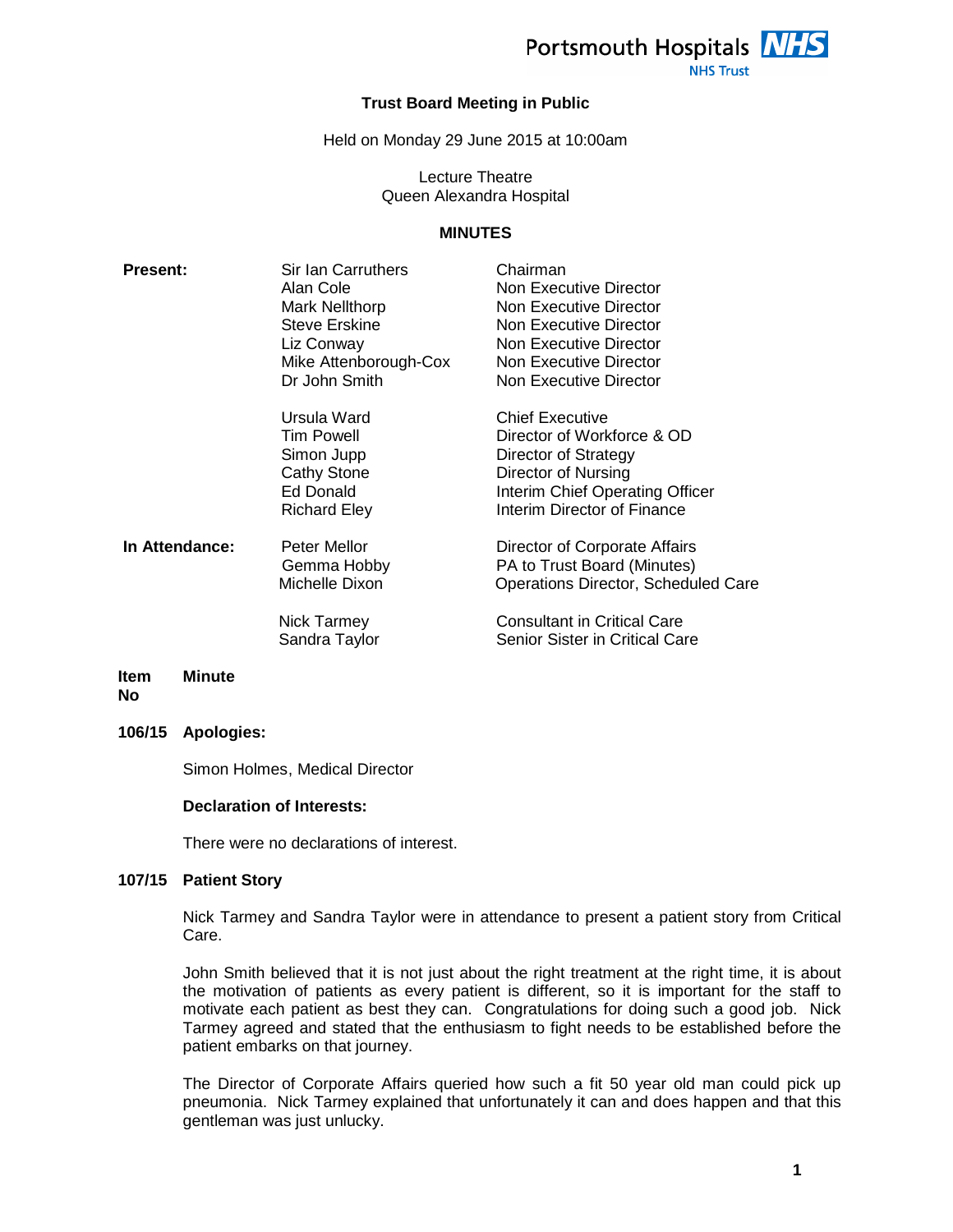Steve Erskine asked how the patient was now. Sandra Taylor explained that she had recently spoken to him on the telephone and he is well. He is using his new legs and she is due to see him in August.

The Director of Nursing congratulated the Critical Care Team on such a success story and the Chairman also thanked the team for helping to make this Trust so remarkable and felt the team to be an inspiration to us all.

#### **108/15 Minutes of the Last Meeting – 28 May 2015**

The Director of Nursing pointed out that on page 3, under Quality, paragraph 2 should read 2.5 instead of 2.4 and page 5 under Workforce, third line up from the bottom should read 2 years and not one year. Gemma Hobby agreed to amend and recirculate with the minutes.

# **Action: Gemma Hobby**

The remaining minutes were agreed as an accurate record.

# **109/15 Matters Arising/Summary of Agreed Actions**

**80/15: Non-Executive Director Report –** The Director of Corporate Affairs advised that he is in the process of splitting the Outpatient actions between the Transformation Programme and his working group.

**93/15: Integrated Performance Report –** The Interim Chief Operating Officer was pleased to report that all errors had now been corrected and the relevant information had been circulated.

# **110/15 Notification of Any Other Business**

There were no items of any other business.

#### **111/15 Chairman's Opening Remarks**

Following the recent inspection by the Care Quality Commission, the Chairman felt that the Trust had much to be proud of and congratulated the staff for their contributions. Care was ranked as outstanding and he was delighted that this is recognised. The Chairman agreed that there are still areas for improvement, particularly the unscheduled care pathway but it was important not to forget all of the great things that are going on. We can still improve on outstanding. The Chairman wanted to thank both the staff and the public for their positive contribution to the inspection. The next step is the Quality Summit with the CQC and our healthcare partners. The Chairman reiterated his thanks to all those within the Trust and stated that we must never forget what good treatment our patients receive.

#### **112/15 Chief Executive's Report**

This report was noted by the Board. The Chief Executive drew attention to particular areas within it:

- Seven-Day Week NHS The Chief Executive clarified that this is about time shifting and not staff working seven days a week.
- Monitor The Chief Executive explained that Monitor will be coming under single leadership with the Trust Development Authority. They will not merge as that would require fundamental changes in legislation. An appointment is still to be made.

John Smith thought that it was really important for the staff to be aware at an early stage of what the implications of a seven day week are likely to be and suggested that this needed to be handled sensitively. John Smith also asked what was the situation regarding our employment of agency staff. The Director of Workforce & OD explained that we were currently reviewing all off framework staff and stated that the issue is not as big as it seems.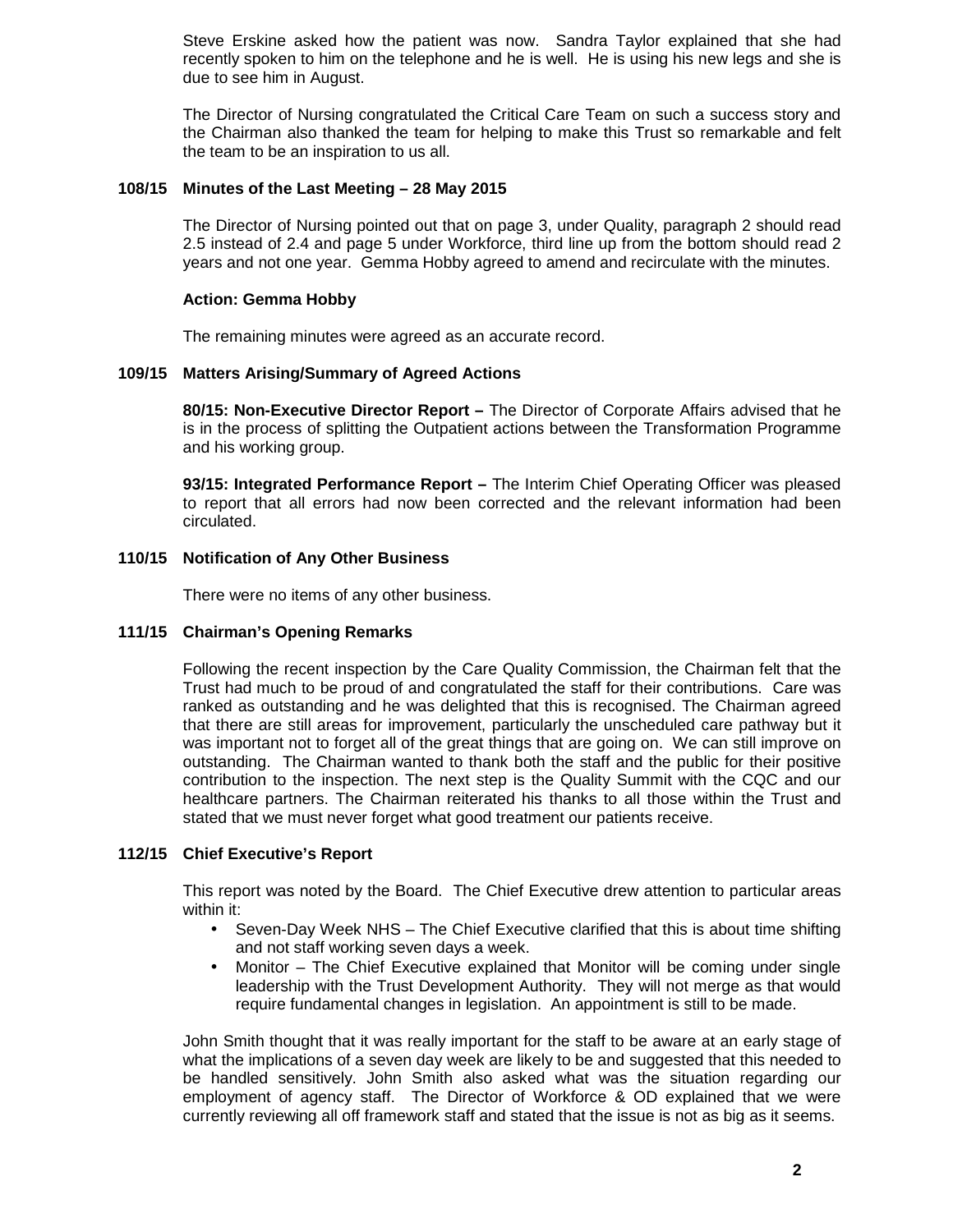Steve Erskine pointed out how good the Team Brief is, particularly the style, however there were a few nuggets of information that used to appear within the Team Brief that would be useful to have again.

The Chairman closed the item by emphasising the importance of using the CQC report as a springboard to move things forward.

# **Action: Chief Executive to find time to discuss the seven day week strategy.**

# **113/15 Integrated Performance Report**

# **Quality**

The Director of Nursing drew attention to areas of exception:

- Mortality the last three mortality indicators are within the expected range. There has been a slight decrease from 107.9 to 107.5 with regards to the SHIMI, which is reported quarterly and does not take into account deprivation. The Clinical Effective Group is very effective in scrutinising any potential anomalies that might appear.
- Infection Control April and May nationally have been a real challenge, so it is pleasing to note our results for April and May were very positive. We are still zero for MRSA.
- Infection Control C.Diff there were 2 cases identified last month but zero this month. It would appear April and May are challenging months in general.
- Falls there is concern with the number of falls increasing and we have recently taken part in a national audit. There is a lot of focussed effort to address this situation.
- The only national benchmark was the RCOP 2011 quoted 22 falls/1000 bed days. We were inside the national limit.

The Chairman asked what our comparative position is relating to falls. The Director of Nursing explained that part of the challenge is that there is no recent national benchmark (as per final bullet point above). We are working with a team within NHS England to look at what we can use nationally to compare. We are not at the top but we are in the top quartile and working well.

# **Operations**

The Interim Chief Operating Officer drew attention to particular areas of the report:

- Referral to Treatment Standard pleased that the Trust has achieved all three standards. Now focussing on improvement plans.
- Diagnostic Waits the waiting time target was being achieved.
- Accident & Emergency quality standards were disappointing. A phase 2 plan has been implemented consolidating the work of phase 1. For the first week performance improved to 88% and in the second week to around the 90% mark. He was confident of further improvement.
- Cancer Standards seven of the eight national standards were achieved. Breast symptomatic 2 week wait was not achieved. Ten patients waited more than the new maximum wait standard of 104 days.

Steve Erskine expressed concern at those elective surgical appointments being cancelled, some for a second time. The Interim Chief Operating Officer explained that this is down to the heavy demand on Critical Care and other areas. We need to prioritise patients and be more proactive in that area. Mark Nellthorp mirrored Steve Erskine's concern regarding the repeat cancellations and recognised that whilst the most recent figures for Accident & Emergency are looking more positive, they are not consistent day to day. The Interim Chief Operation Officer explained that the plan is to focus on staff and help the team grow. The seven day working initiative will also help things improve.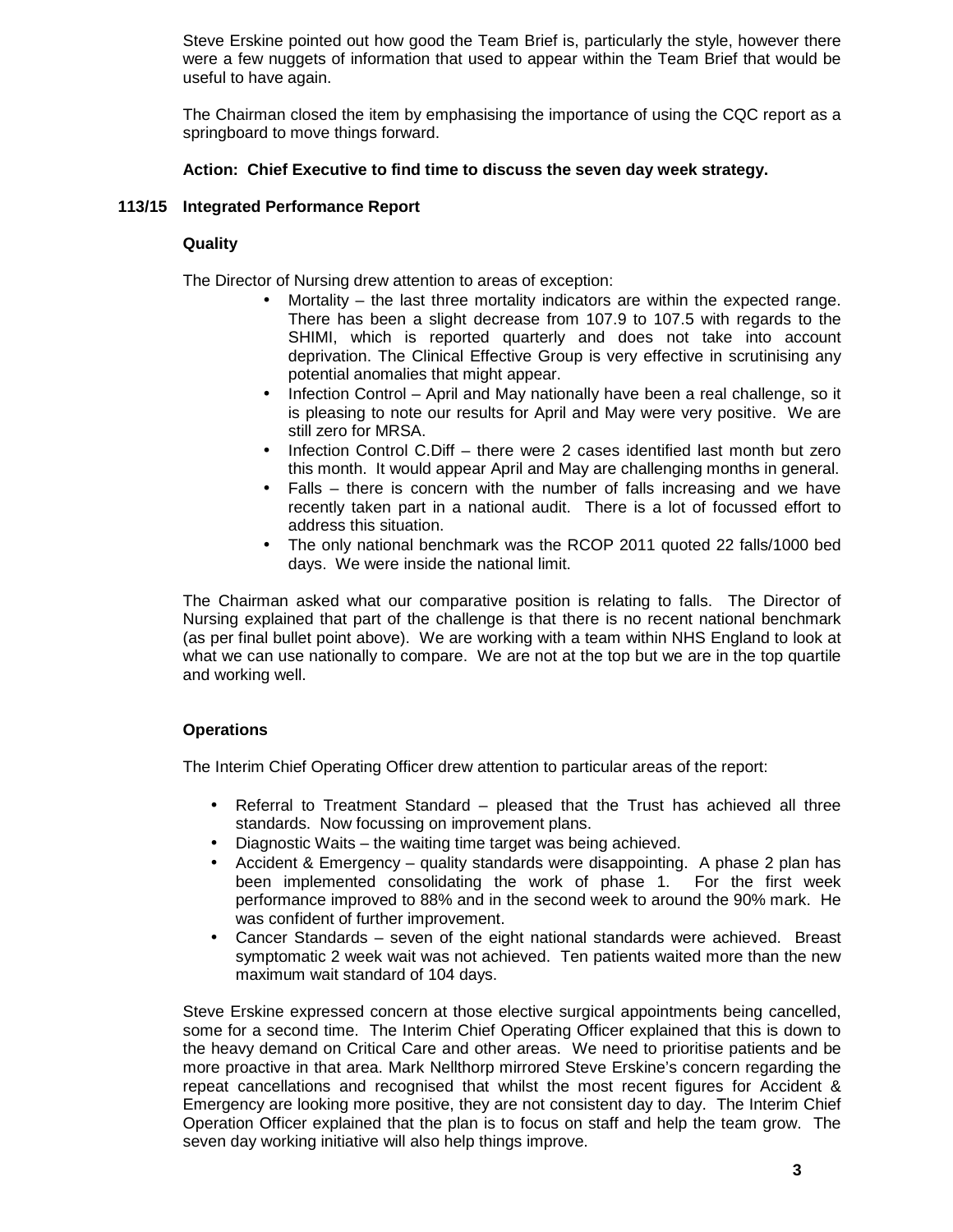The Chairman felt that we should be discussing with our partners the implications of seven day working. John Smith clarified that if a seriously ill patient required a bed in the Intensive Care Unit, inevitably this would take priority over an elective patient who required an intensive care bed after surgery, and could result in cancellation of that elective procedure. The clinical judgement needs to be right. Alan Cole queried how much granularity there was about what was expected of all of the healthcare partners within the system. The Chief Executive replied that she had recently attended the Urgent Care Board where the system plan had been presented. It is quite clear what needs to be delivered and by whom. The Trust also needs to have a serious look at the strategy for end of life care as there are inconsistencies within the hospital.

# **Finance**

The Interim Director of Finance highlighted some key areas from the report:

- It has been a disappointing month and overall for end of month 2 we are at  $£1.83m$ adverse variance to plan, year to date.
- Pay Budget is the biggest issue, including the impact of the bank holiday.
- The Cost Improvement Programme shows a year to date negative variance of £203k.
- Agency controls have been put in place and we are meeting with CSCs on Monday.
- We are reviewing the investments made in the Emergency Medicine areas.

Steve Erskine queried why there is no current year end forecast within the report as usually reported. The Chairman felt that this was an unacceptable position to be in and needed to be considered in greater detail in the private part of the meeting. Elizabeth Conway queried the frequency of meetings between finance and the General Managers. The Interim Director of Finance confirmed that the accountants are working well with their General Managers and the Director of Nursing clarified that the departments have weekly meetings with finance. Elizabeth Conway also asked about the encoder situation as the contract is due for renewal. It was agreed this should be discussed at the next Risk Assurance Committee. The Interim Director of Finance also agreed to review and feedback.

The Chairman felt strongly that a £16m deficit was not acceptable and insisted that we need to start closing the gaps now. Mike Attenborough-Cox shared the Chairman's concerns and felt that we don't seem to be in control. We seem to be unclear on income and there appears to be no improvement from the last month.

# **Action: Risk Assurance Committee to discuss coding and Interim Director of Finance to review and feedback.**

#### **Workforce**

The Director of Workforce & OD drew attention to particular areas of his report:

- Total workforce capacity saw a decrease in month 2. There was an increase in substantive resource but a reduction of 42 temporary staff for month 2.
- We are now going through each clinical service centre pay bill line by line to get everyone back within their pay budget and to ensure that they fully understand the consequences.
- We are working closely with the CSCs on agency and interim rates.
- Overall, we have 123 staff over and above our budget establishment; the majority of which are in nursing but some are high cost consultants which are at a considerable cost to the organisation. Will be working with departments to scale back on this.
- Staffing skill mix levels are 65/35 in relation to qualified/unqualified. This is not causing any particular issues only that the last overseas recruitment has required more intense and specific training so we are reviewing why this is the case.
- Appraisal compliance has stayed the same for May. At the beginning of the financial year it had dipped considerably and a stiff message regarding the consequences, if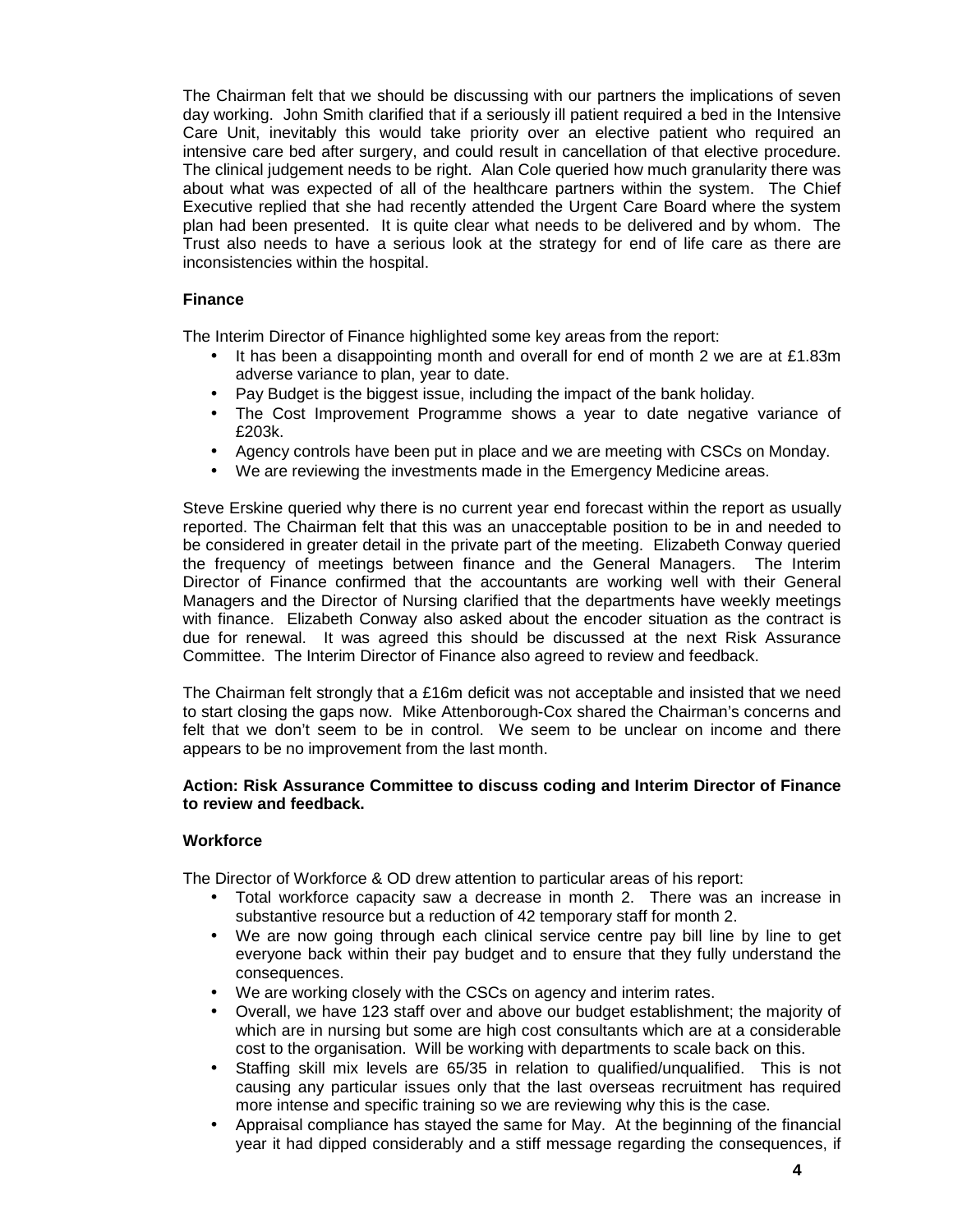- The Friends & Family staff test is showing a positive movement across the organisation and is reflected positively in the staff opinion results from the previous quarter.
- There had been 1 whistle blowing incident reported in May. This is being independently investigated and we await the results.

Mark Nellthorp felt that, on the whole, absence figures are generally good and recognised that there had been improvements across the organisation apart from in Women's & Children's CSC which was substantially worse than other areas. The Director of Workforce & OD explained that this is due to Midwives, who seem to have a significant sickness absence issue at the moment. The Director of Nursing explained that we have a lot of Midwives on maternity leave; however we are recruiting very positively, we have both an excellent standard of care and a very productive workforce within Midwifery.

The Chairman asked if an assessment was being done on the impact of recent immigration rulings. The Director of Workforce & OD confirmed that this will impact us significantly as it will with most other NHS organisations. Some organisations have appealed to the Secretary of State but the government appears to be standing firm on this. If that is the case, it will create a significant shortfall in nursing.

# **114/15 Self Certification**

The Director of Corporate Affairs presented the Self Certification to the Board, seeking approval for the Chairman and Chief Executive to sign it off prior to submission to the Trust Development Agency at the end of the month.

The Director of Corporate Affairs explained that this reflected the previous conversations in that we are compliant apart from statement 10 which shows failure to meet the 4 hour Emergency Department waiting standard, a signified risk against our ability to meet cancer 62 day first definitive treatment and the delivery of RTT. This reflects the position at the end of May. We have been assured that we will continue to have full support from the TDA with regards to our current financial position

The Self Certification was approved by the Board for submission to the TDA.

# **115/15 Patient Safety Strategy**

The Director of Nursing explained that this was the first time this strategy had been brought to the Trust Board. She provided a brief summary. This is now out to consultation within the organisation. Our stakeholders have been involved and we have taken advice on what to include both from an organisational and a national perspective.

The Board was invited to take the strategy away for reading and to contact the Director of Nursing with any comments or questions.

#### **116/15 RTT/Cancer Care Update**

Michelle Dixon read through the figures from the RTT, Diagnostic and Cancer Standards report. Key areas included the current Trust position in relation to the national picture and recovery plans to support future delivery and sustainability.

Steve Erskine asked about the 35 week waiters and by what date we plan to have no patients waiting over 35 weeks. Michelle Dixon assured that this would be as soon as is possible and that all of those patients that had been waiting over 35 weeks had now got dates. He also asked what the latest date was and when would this go down to zero. Michelle Dixon stated that this is 41 weeks (colorectal patients) and we hope to get this down by the end of August. The Chairman asked for a plan to be fully developed as it was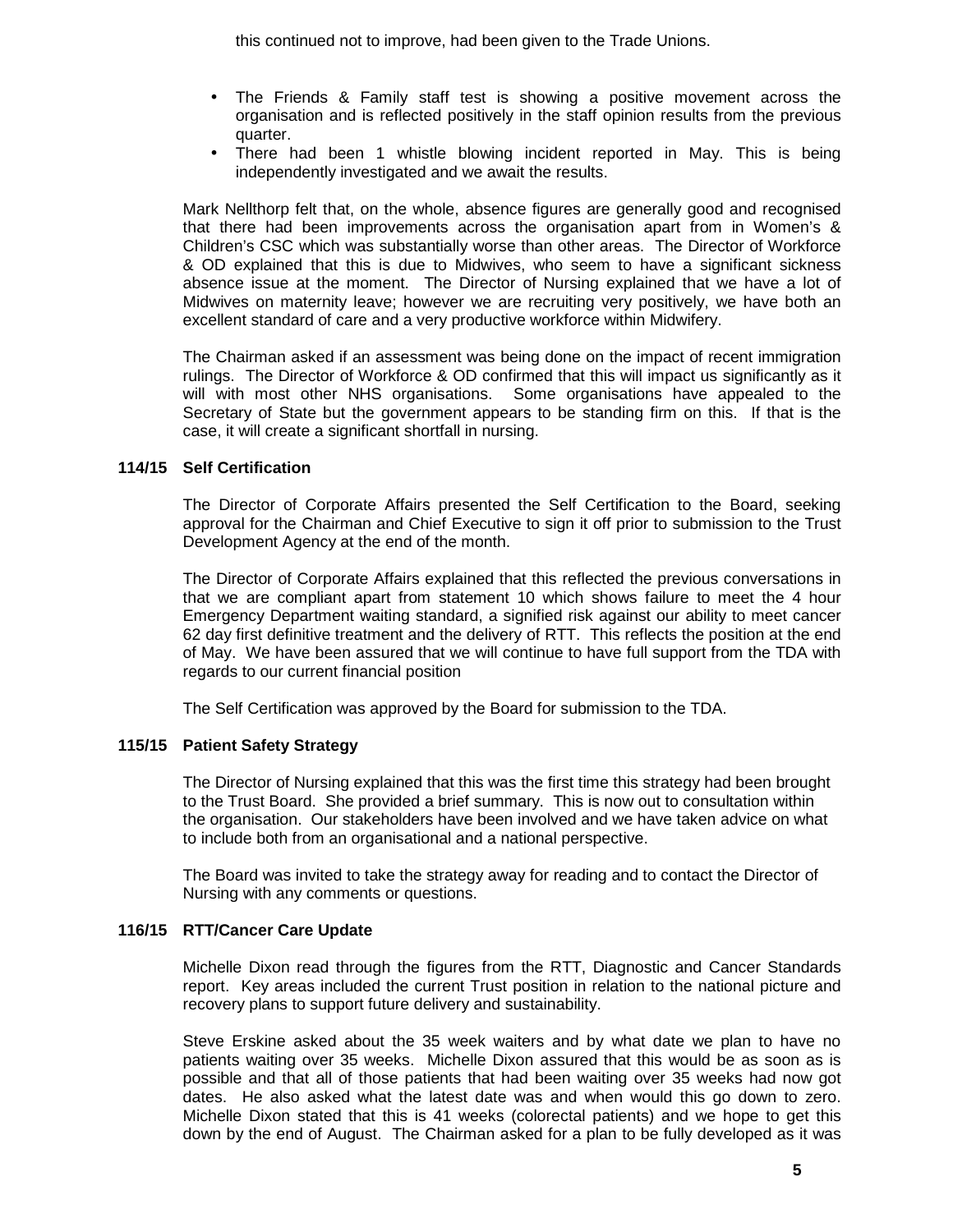vital that we get on top of cancer standards.

#### **117/15 Assurance Framework**

The Director of Nursing presented the Assurance Framework report to the Trust Board. Most areas had already been discussed.

Steve Erskine asked that the technical fire risk assessment which is due to come off the assurance framework stays on until the newly defined risk is identified so that we do not create a gap. The Trust Board agreed.

# **118/15 Final Quality Account**

The Director of Nursing presented the Quality Accounts 2014/15 to the Trust Board for ratification. Feedback had been received for our stakeholders and we have set up working parties to take this forward. The Trust Board ratified the report.

# **119/15 Annual Paediatric Safeguarding Report**

The Director of Nursing presented the Safeguarding Children Annual Report 2014/15. We are looking to be compliant with section 2 of the Children's Act. It is worth noting the significant activity that has been undertaken and the positive impact on our young patients which is an encouraging reflection on our staff. We fully recognise the challenges that we face and will be doing a lot of work with the CSC but overall things are very positive.

Elizabeth Conway expressed concern at the frequency of meetings. The Director of Nursing assured the Board that these are not meetings for meetings sake but were connected to the need and capacity of children and parents. The Chairman asked whether our stakeholders were content with our performance. The Director of Nursing confirmed that we are regarded as being very strong in this area; so our stakeholders are happy.

#### **120/15 Outpatient Improvement Actions**

The Director of Corporate Affair and the Director of Strategy provided a summary of their Outpatient Improvement work. The Director of Corporate Affairs explained that a key area has been in relation to inpatient letters and the consolidation of all of the different letter templates that are being used. There is an Outpatient Access and Experience group that meets regularly. The Director of Strategy updated the Board in relation to outpatient transformation which involves reviewing all elective care pathways. The main objective is to make the process significantly more efficient and to increase overall levels of productivity.

Elizabeth Conway commented on the huge number of different letter templates. The Director of Corporate Affairs agreed and explained that the staff involved in the working group have different areas of expertise and are determined to resolve these issues however this work is supplementary to their normal work responsibilities. All of the different areas being addressed by the group impact on patient experience so its members are particularly pleased to be involved.

Steve Erskine queried the timeframe for the one stop shop for diagnostics and consultations. The Chairman suggested that this be tested by the intended recipient to ensure that it works.

#### **121/15 Audit Committee Report**

Steve Erskine, in his role as Chair of the Audit Committee, provided a summary of his report. The Governance & Quality Committee continues to have issues with the electronic discharge summaries system (EDS) with the timescale receding. The Director of Nursing reported on behalf of the Medical Director the key points in relation to IT issues that had delayed this initiative. All local GPs have signed up to this and it will be trialled in September.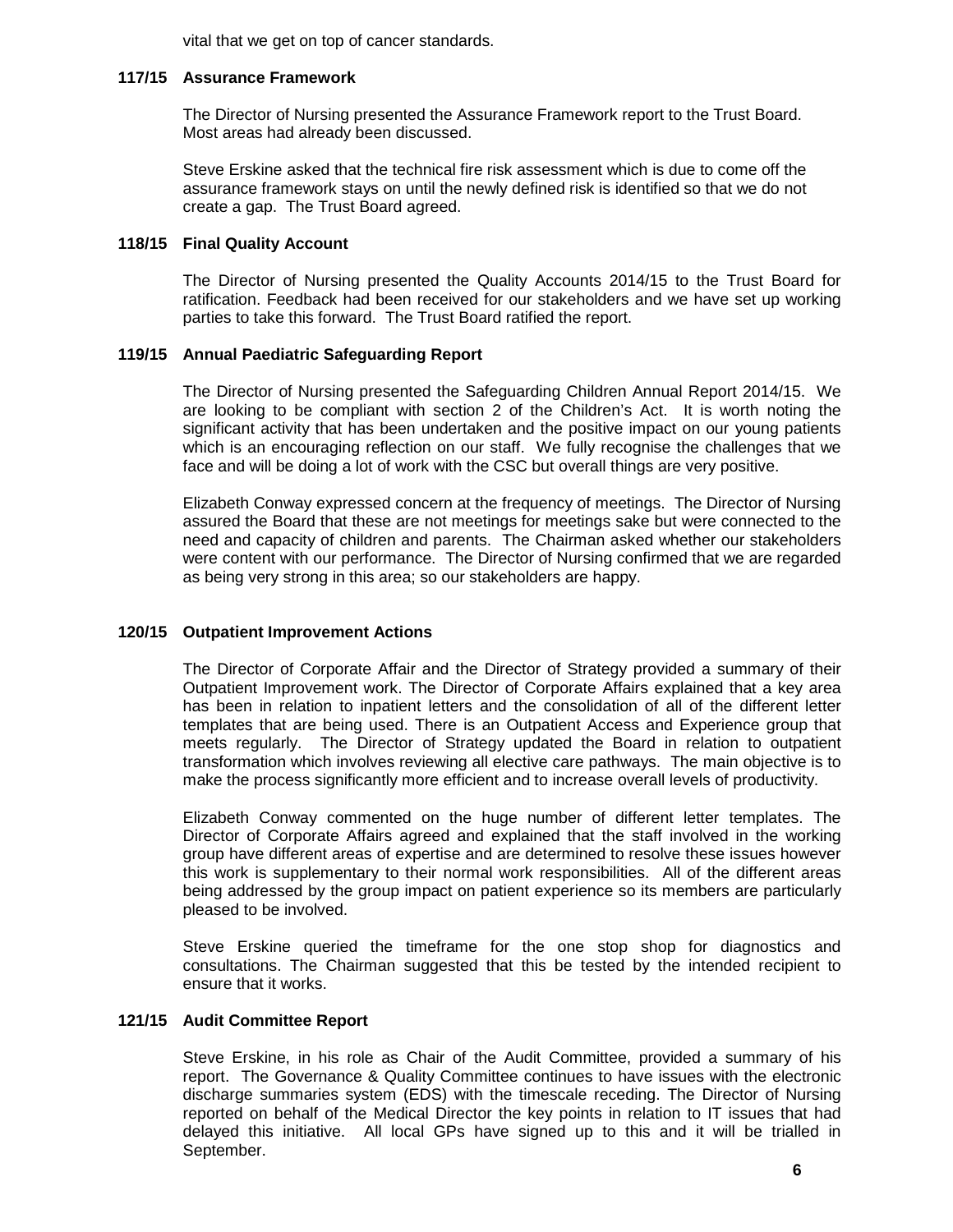#### **122/15 Charitable Funds Update**

The Director of Corporate Affairs presented the Charitable Funds Activity Report. The Rocky Appeal has raised enough money to meet the second annual payment for the da Vinci Robot.

# **123/15 Non-Executives Directors' Report**

Elizabeth Conway explained that she recently had cause to visit the Emergency Department and wanted to report on the outstanding service that she had received and to give a 'big thank you' to the department.

Steve Erskine reported that he had recently visited Theatres where a lot of innovative work was going on.

John Smith felt that the care in the hospital was outstanding and wished to express how impressed he was with the Medical Directors' team.

# **124/15 Annual Work plan**

The annual work plan was noted by the Trust Board.

# **125/15 Record of Attendance**

The record of attendance was noted by the Trust Board.

# **126/15 Opportunity for the Public to ask questions relating to today's Board meeting**

Robin Marsh, Governor, queried why he could not see a cash output report from the Rocky Appeal. The Director of Corporate Affairs confirmed that this was stated in paragraph 4 on the first page of the report. Dr Marsh also wanted to note his congratulations on what a good job Mick Lyons was doing and hopes that this continues. He also wanted to commend the unique relationship that existed between the Hospital Trust and the people of Portsmouth. The Director of Corporate Affairs thanked Dr Marsh for his recognition of Mick Lyons but reminded that we have many other charities aside from the Rocky Appeal which are also doing very well.

Mr Kennedy, member of the public, brought to the attention of the Trust Board the accident that had occurred on the M275 last week. He was disturbed by the time that the 6 police cars and 3 ambulances had taken to arrive at the scene. They had to come from Market Way and the Rudmore Roundabout and he had sat there for 20 minutes before anyone arrived. Fortunately there had been no fatalities but if there had have been the rescue services would not have been able to get close to them. There were no gaps in the central reservation to get through so perhaps the Highways Authority should put breaks in the central reservation as there are on some other motorways. The Chairman explained that whilst the Trust was unable to resolve this issue we would be happy to pass his concerns on to the relevant authorities.

Roland Howes, Governor, queried the £4,000 that had been spent on a tattoo machine. The Director of Corporate Affairs explained that this is for women who have undergone breast reconstruction; so it is for clinical need.

Jim Harrison, member of the public, felt that the outpatients group was already having a positive effect and wanted to say 'well done' to the team.

Roland Howes asked if there was a new approach being put in place in relation to appraisals. The Director of Workforce & OD confirmed that improvements had been made to the appraisal process and a different approach was in place. He agreed to feedback to a future Trust Advisory Group if required.